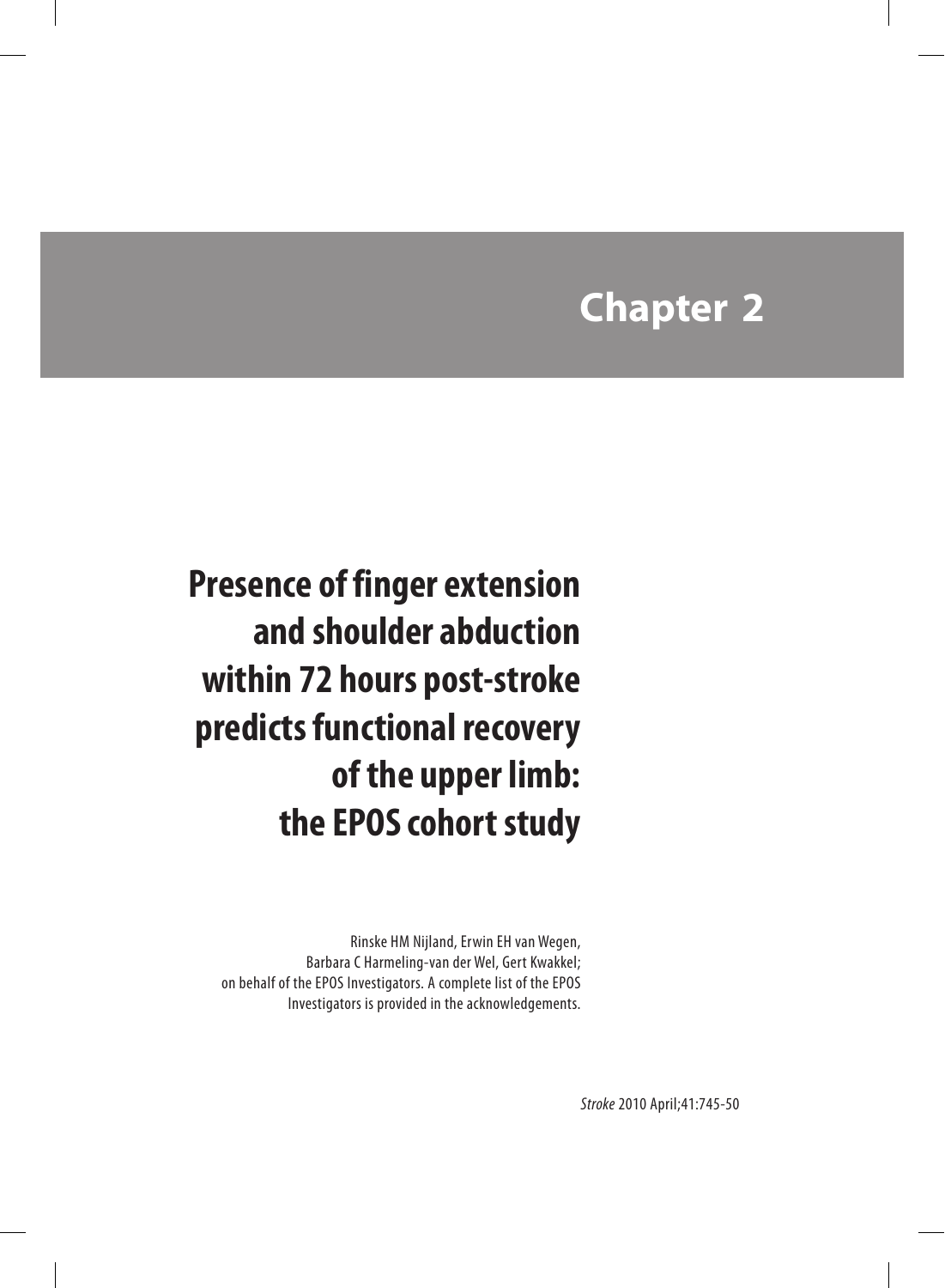# **ABSTRACT**

**Background and purpose:** The aim of the present study was to determine if outcome in terms of upper limb capacity at 6 months after stroke can be predicted at hospital stroke units using clinical parameters measured within 72 hours after stroke. In addition, the effect of the timing of post-stroke assessment on the accuracy of prediction was investigated by measurements on days 5 and 9.

**Methods:** Candidate determinants were measured in 188 stroke patients, within 72 hours and at 5 and 9 days post stroke. Logistic regression analysis was used for model development, to predict upper limb capacity at 6 months, measured with the Action Research Arm Test (ARAT).

**Results:** Patients with an upper limb motor deficit who exhibit some voluntary extension of the fingers and some abduction of the hemiplegic shoulder on day 2 have a probability of 0.98 to regain some dexterity at 6 months, whereas the probability was 0.25 for those without this voluntary motor activity. Sixty percent of patients with some early finger extension achieved full recovery at 6 months in terms of ARAT score. Retesting the model on days 5 and 9 resulted in a gradual decline in probability from 0.25 to 0.14 for those without voluntary motor activity of shoulder abduction and finger extension, whereas the probability remained 0.98 for those with this motor activity.

**Conclusions:** Based on two simple bedside tests, finger extension and shoulder abduction, functional recovery of the hemiplegic arm at 6 months can early be predicted at an hospital stroke unit within 72 hours after stroke onset.

2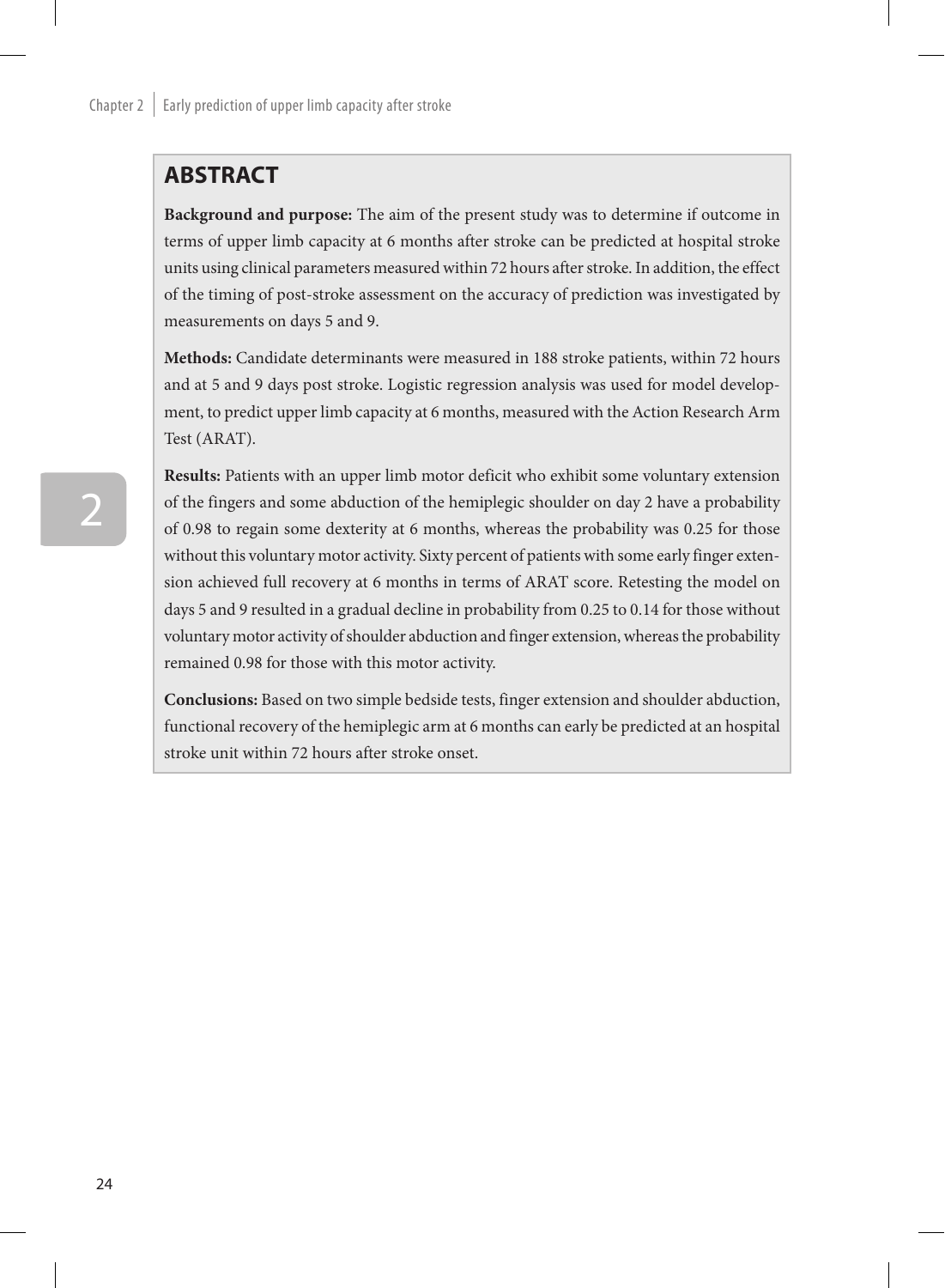# **INTRODUCTION**

Although prospective epidemiological studies are lacking, findings of a number of prospective cohort studies suggest that  $33-66\%^{1,2}$  of the stroke patients with a paretic upper limb fail to show any recovery of upper limb function 6 months after stroke. Depending on the outcome measures used, 5-20% achieve full functional recovery of upper limb function at 6 months.<sup>3</sup>

Early prediction of final functional outcome for the paretic upper limb is paramount for stroke management, including discharge policies at hospital stroke units. Considering that most patients are discharged to rehabilitation centres or nursing homes within the first week post stroke to reduce health care costs, discharge planning should start within the first days after stroke.4 Moreover, guidelines for rehabilitation management recommend starting the treatment of stroke patients as early as possible.<sup>5</sup> Prospective cohort studies have shown that early return of finger extension, $\epsilon,^7$  shoulder shrug and abduction $^8$  and active range of motion $^9$ are important prognostic determinants of the outcome for the paretic upper limb 6 months after stroke. Additionally, results from a recent cohort study with repeated measurements in time suggest that the outcome in terms of regaining dexterity at 6 months is largely defined within the first four weeks after stroke.<sup>10</sup> Unfortunately, most previous studies did not investigate the time-dependency of clinical determinants in relation with spontaneous neurological recovery in the very early stages of recovery.<sup>11, 12</sup>

To improve early stroke management an answer is required to the question whether accurate prediction of the final outcome in terms of upper limb capacity can be achieved within the first days post stroke at the hospital stroke unit. Therefore, the first aim of the present study was to determine if outcome in terms of upper limb capacity at 6 months can be predicted within 72 hours after stroke onset. The second aim was to explore the biological relationship of the proposed clinical predictors with spontaneous neurological recovery by means of investigating the effect of the moment of assessment on the accuracy of prediction by assessing on days 5 and 9 post stroke.

# **Materials and methods**

The EPOS study (an acronym of Early Prediction of functional Outcome after Stroke) is a prospective cohort study whose design involves intensive repeated-measurements within the first two weeks after stroke onset. Over a period of 24 months, 188 stroke patients were recruited from nine acute hospital stroke units in the Netherlands. All determinants were measured within 72 hours after stroke and were reassessed on days 5 and 9. Final outcome was defined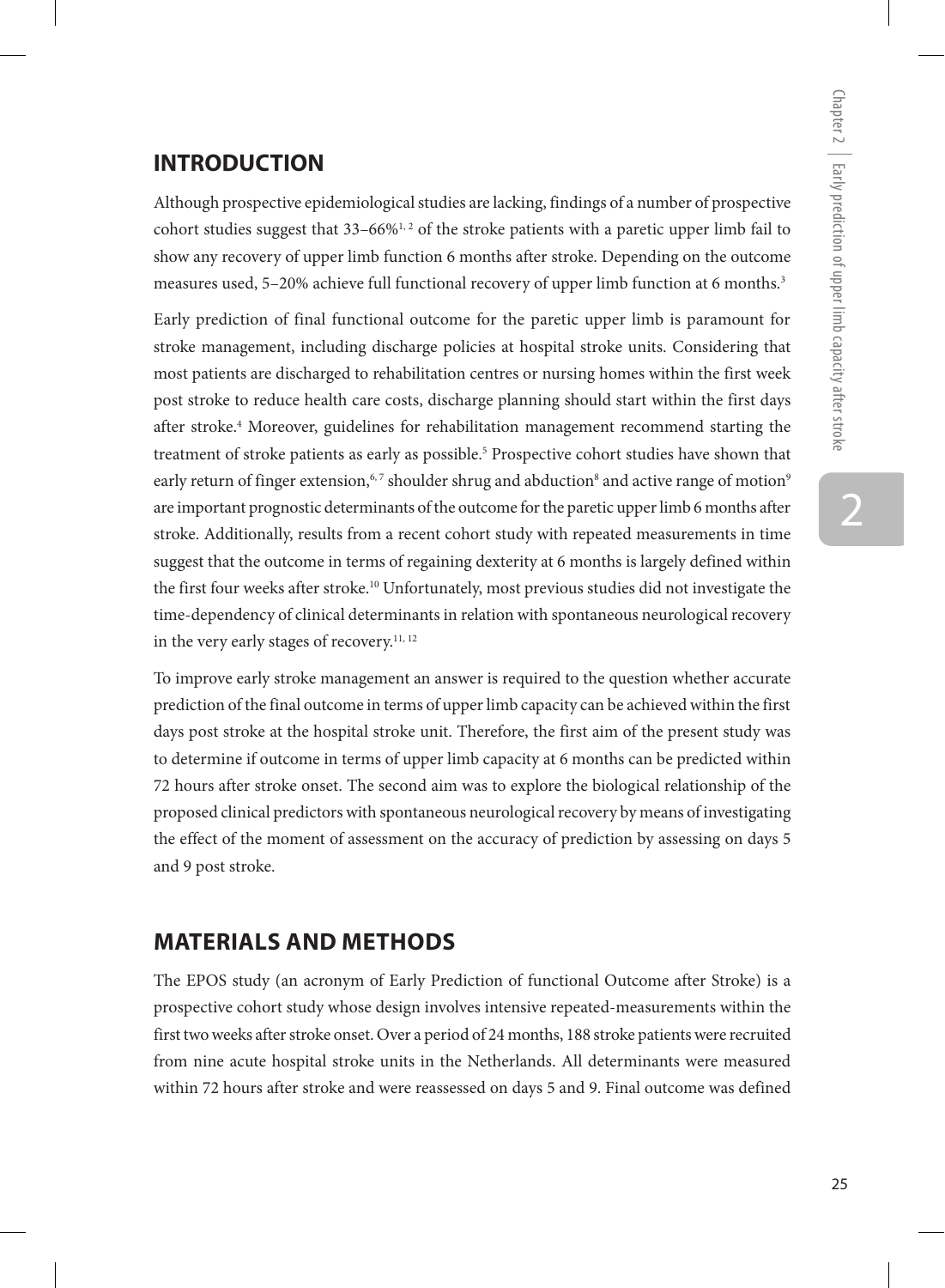at 6 months after stroke, using the Action Research Arm Test (ARAT).13-15 Measurements were performed by trained assessors working as physical therapist or occupational therapist at the stroke units of the participating centers (including several affiliated nursing homes). All assessors were familiar with the test battery. In addition, a one day training course was given and the assessors were tested for inter-observer-reliability. All patients received treatment according to the Dutch rehabilitation guidelines, which are in agreement with current international rehabilitation guidelines.<sup>5, 16</sup> The research proposal was approved by ethics committees of all participating hospitals and all affiliated rehabilitation centres and nursing homes approved local feasibility.

### **Subjects**

Stroke was defined according to the World Health Organization criteria (WHO).<sup>17</sup> Type and localization of stroke were determined using CT or MRI scans and clinical features according to the Bamford classification.18 Patients meeting the following admission criteria were included: (1) a first-ever ischemic anterior circulation stroke; (2) a monoparesis or hemiparesis within the first 72 hours after stroke onset; (3) no disabling medical history (i.e., a premorbid Barthel Index score  $\geq$ 19); (4) at least 18 years of age; (5) no severe deficits in communication, memory or understanding that impede proper measurement performance; (6) signed informed consent.

#### **Dependent variable**

The outcome in terms of hemiplegic arm capacity was assessed with the ARAT. This onedimensional hierarchical scale consists of 19 functional tasks that are divided into four domains, i.e.: grasp, grip, pinch and gross movement, with a maximum total score of 57 points. The clinimetric properties of the ARAT are excellent.13, 14 All ARAT measurements were performed in a standardized manner according to van der Lee and collegues.<sup>14</sup>

For the purpose of logistic regression analysis, ARAT scores were dichotomized into 1 for those who regained some dexterity  $(\geq 10 \text{ points on ARAT})$  and 0 for those who did not regain any dexterity (<10 points on ARAT).<sup>10</sup> A cut-off score of ≥10 points was chosen because a score of nine points or lower mainly reflects gross arm movements, whereas a score above nine points always represents some hand function.<sup>10, 14, 15</sup>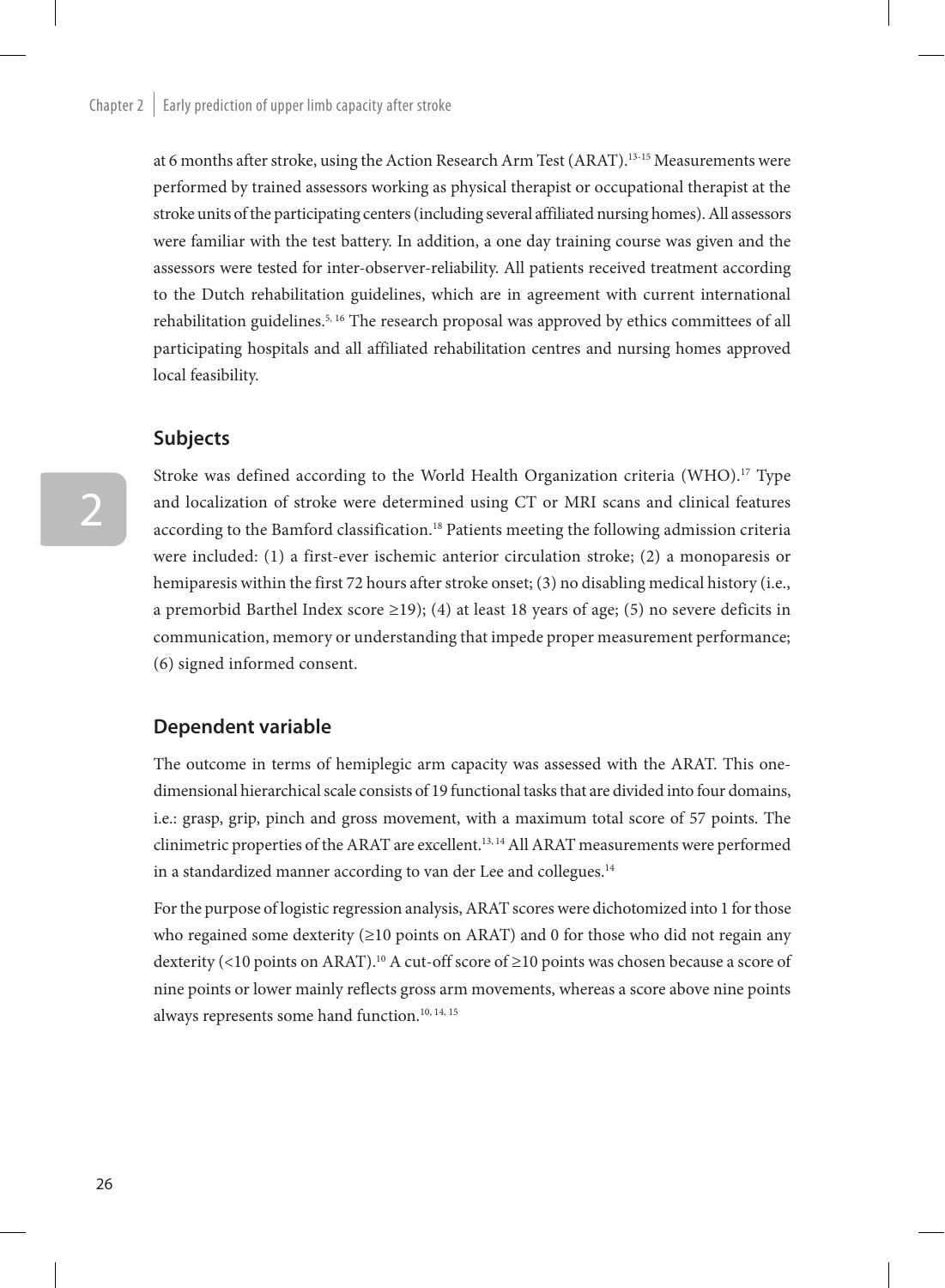### **Independent variables**

On the basis of existing literature<sup>7-9</sup> and a previous cohort study on predicting upper limb capacity early after stroke<sup>10</sup> the following candidate determinants were selected for the development of a prediction model (1) gender; (2) age; (3) hemisphere of stroke; (4) type of stroke (Bamford classification);<sup>18</sup> (5) days between stroke and first assessment; (6) recombinant tissue plasminogen activator (rTPA); (7) Comorbidity (Cumulative Illness Rating Scale [CIRS]<sup>19</sup>); (8) visual inattention (National Institutes of Health Stroke Scale [NIHSS]<sup>20</sup> item 11); (9) hemianopia (NIHSS item 3); (10) deviation conjugee (NIHSS item 2); (11) sensory loss (NIHSS item 8); (12) ADL score (Barthel Index [BI] total score<sup>21</sup>); (13) urinary incontinence (BI item 2); (14) severity and extent of paresis of the arm and leg according to the upper and lower extremity parts of the Motricity Index  $[MI]$ ,<sup>22</sup> and the Fugl-Meyer  $[FM]$ <sup>23</sup> assessment; and (15) Sitting Balance (Trunk Control Test [TCT]<sup>24</sup>).

#### **Data analysis**

The possible association between the return of some dexterity on the ARAT (i.e.,  $\geq$ 10 points) at 6 months and the candidate determinants (independent variables) within 72 hours was investigated using bivariate logistic regression analysis and calculating odds ratios (OR) and their 95% confidence intervals (CIs). Ordinal or ratio scaled determinants were preferably dichotomized on clinical grounds; in the other cases, the optimal cut-off point for each determinant was determined with the help of a receiver-operating characteristic curve (ROC). The optimal dichotomization was estimated separately for each candidate determinant on the basis of sensitivity/1-specificity and maximum area under the curve for each cut-off score. Based on the bivariate logistic regression analysis, significant determinants (P-value  $\leq 0.10$ ) were selected for the subsequent development of a multivariate logistic model predicting within 72 hours whether some (i.e., ARAT  $\geq$ 10 points) or no (i.e., ARAT <10) dexterity will return after 6 months. Collinearity between the determinants included was defined if their correlation coefficient was ≥0.7. Subsequently, the determinant with the lowest OR was excluded from multivariate modelling. Because of the large number of variables relative to the number of patients involved, the maximum likelihood estimation of parameters in the multivariate model was conditional on the basis of a forward, stepwise approach. Entry and removal criteria with P-values of 0.05 and 0.10, respectively were used. The multivariate logistic model thus derived was used to calculate probabilities for developing some dexterity at 6 months, using the following equation:

 $P = 1 / (1 + (exp^{[-(B0+B1X1+B2X2+B3X3....+BnXn)]}))$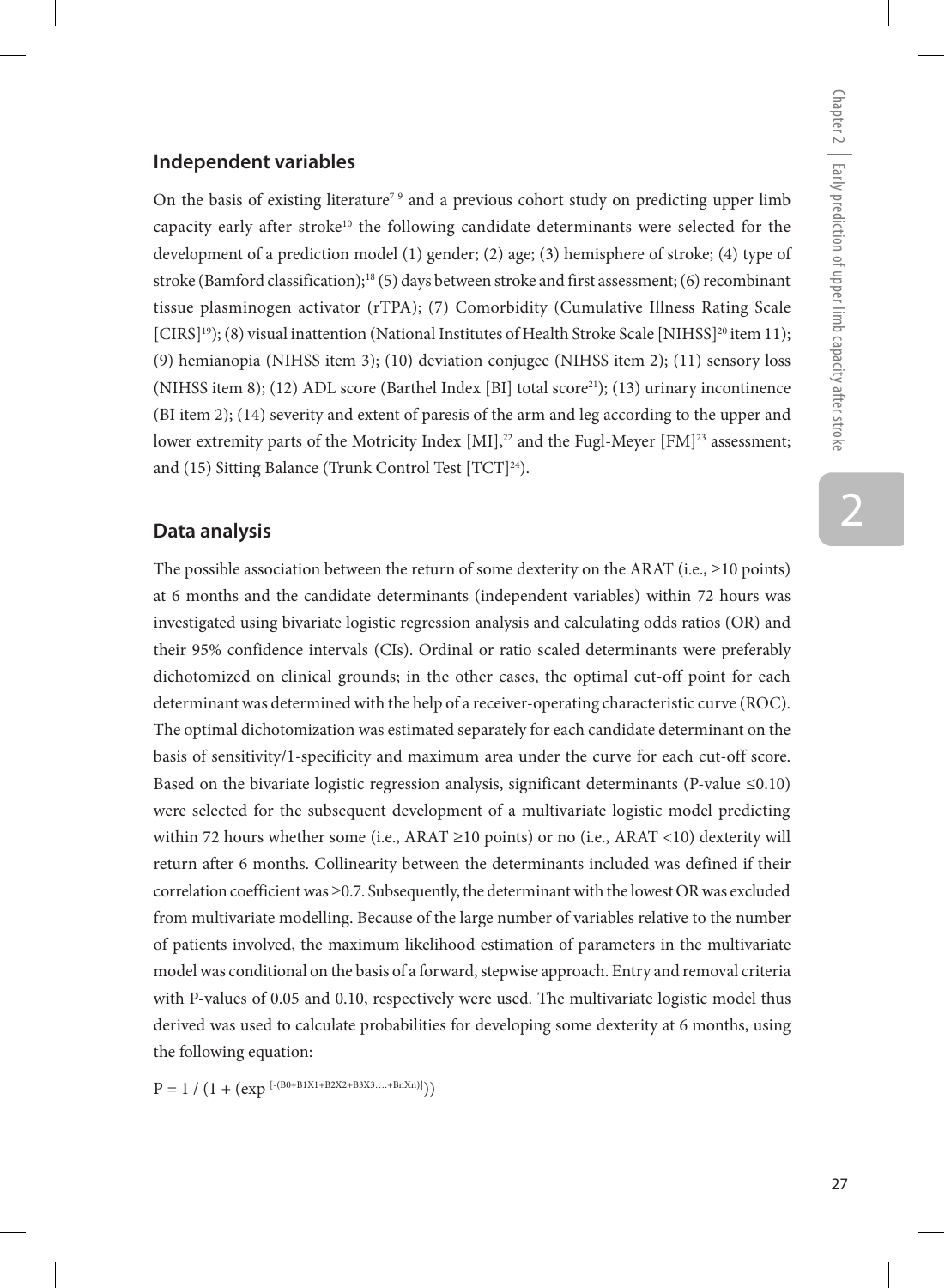A 2-way contingency table was used to calculate sensitivity, specificity and negative (NPV) and positive predicted values (NPV), including their 95% CIs. The same analyses were repeated at 5 and 9 days post stroke.

All analyses used two-tailed tests and were conducted using SPSS version 15.

# **RESULTS**

One hundred and eighty-eight stroke patients were recruited for the EPOS study in 24 months. Nineteen patients died during follow-up, two patients refused assessment at 6 months, three patients were excluded after admission due to recurrent stroke, two were unable to undergo the assessments and three were lost to follow-up. Finally, three patients were excluded because of incomplete data on the baseline FM assessments. Table 2.1 presents the main characteristics of the remaining 156 patients. The mean (standard deviation) moments when the candidate determinants were measured were 2.26 (1.28), 5.48 (1.40) and 9.02 (1.81) days post stroke. The median ARAT score was 1.5 points on day 2. At 6 months, some dexterity (ARAT ≥10 points) in the paretic arm was found in 70.5% of the subjects, whereas 34% showed a maximum score of 57 points on the ARAT.

### **Bivariate associations between dependent and independent variables**

Table 2.2 shows odds ratios and their 95% CI as determined by bivariate logistic regression analysis within 72 hours after stroke. Eleven candidate determinants were significantly related to the return of some dexterity at 6 months post stroke. The highest ORs were found for finger extension according to the FM-hand score, using an optimal cut-off of 1 point, followed by shoulder abduction according to the MI-arm score, with an optimal cut-off of 9 points. Collinearity diagnostics showed a significant correlation coefficient of 0.75 between 'shoulder elevation' and 'shoulder abduction'. As a consequence, shoulder abduction, which showed a higher association with ARAT, was included in the multivariate modelling.

#### **Multivariate modelling**

Table 2.3 shows the multivariate logistic regression models for days 2, 5 and 9 after stroke. The probability to achieve some dexterity 6 months after the stroke for those patients who showed some voluntary finger extension (FE) and some shoulder abduction (SA) on day 2 was estimated at 0.98. The probability for those without voluntary motor activity of these determinants was estimated at 0.25. Two-way contingency table analysis showed a sensitivity of 0.89 (95% CI: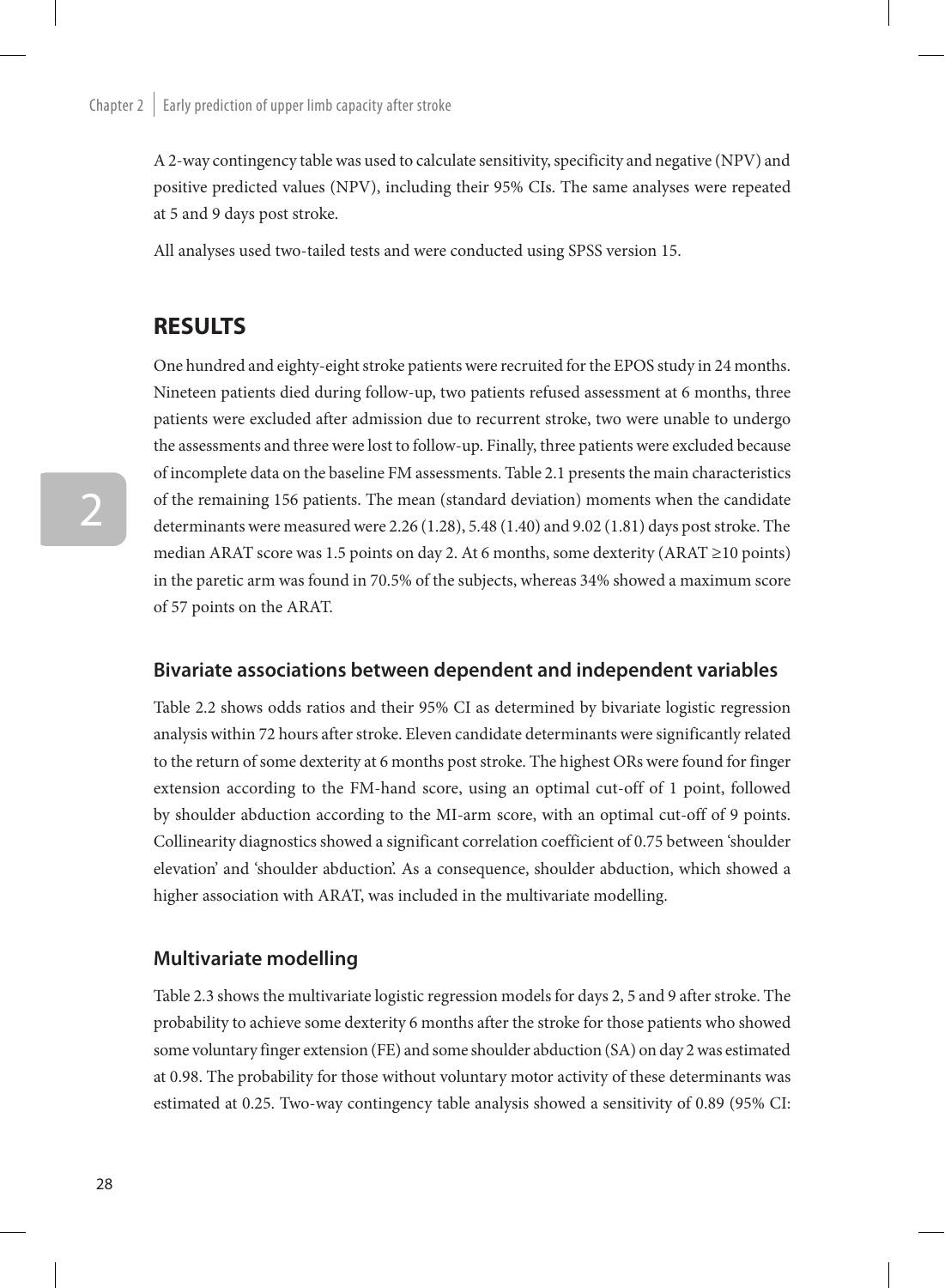| <b>Patient characteristics</b>                                                                                                                | Total                                   |
|-----------------------------------------------------------------------------------------------------------------------------------------------|-----------------------------------------|
| N                                                                                                                                             | 156                                     |
| Gender, M/F                                                                                                                                   | 69/87                                   |
| Mean (SD) age, years                                                                                                                          | 66.47 (14.43)                           |
| Hemisphere of stroke, L/R                                                                                                                     | 69/87                                   |
| rTPA, N/Y                                                                                                                                     | 117/39                                  |
| Mean (SD) BMI                                                                                                                                 | 26 (4.62)                               |
| Mean (SD) time interval (days) between stroke and:<br>first assessment, days (mean (SD))<br>second assessment, days<br>third assessment, days | 2.26(1.28)<br>5.48 (1.40)<br>9.02(1.81) |
| Type of stroke (BAMFORD)<br><b>LACI</b><br><b>PACI</b><br><b>TACI</b>                                                                         | 79<br>50<br>27                          |
| NIHSS*                                                                                                                                        | $7(4-14)$                               |
| Cognitive disturbance<br>Inattention, N/Y<br>Disorientation, N/Y                                                                              | 93/63<br>119/37                         |
| Impairments of vision<br>Hemianopia, N/Y<br>Deviation conjugee, N/Y                                                                           | 114/42<br>122/34                        |
| Sensory loss, N/Y                                                                                                                             | 63/93                                   |
| TCT $(0-100)^*$                                                                                                                               | 74 (37-100)                             |
| MI arm (0-100)*                                                                                                                               | $39(0 - 76)$                            |
| MI leg (0-100)*                                                                                                                               | $53(23-83)$                             |
| FM arm (0-66)*                                                                                                                                | $21(4-56)$                              |
| FM leg (0-34)*                                                                                                                                | $21(9-29)$                              |
| $FAC (0-5)*$                                                                                                                                  | $1(0-3)$                                |
| ARAT total score (0-57)*                                                                                                                      | $1.5(0-41)$                             |
| BI total score* (0-20)                                                                                                                        | $8(3-14)$                               |
| BI urinary incontinence, $N/Y$ ( $N=2$ ; $y \le 1$ )                                                                                          | 76/79                                   |

**Table 2.1** Patient characteristics assessed within 72 hours after stroke

N, number of patients; M/F, male/female; SD, standard deviation; L/R, left/right; rTPA, recombinant tissue plasminogen activator; N/Y, no/yes; BMI, Body Mass Index; Type of stroke: LACI, Lacunar Anterior Cerebral Infarction; PACI, Partial Anterior Cerebral Infarction; TACI, Total Anterior Cerebral Infarction; NIHSS, National Institutes of Health Stroke Scale; TCT, Trunk Control Test; MI, Motricity Index; FM, Fugl-Meyer; FAC, Functional Ambulation Categories Score; ARAT, Action Research Arm Test; BI, Barthel Index. \* Median values (interquartile ranges).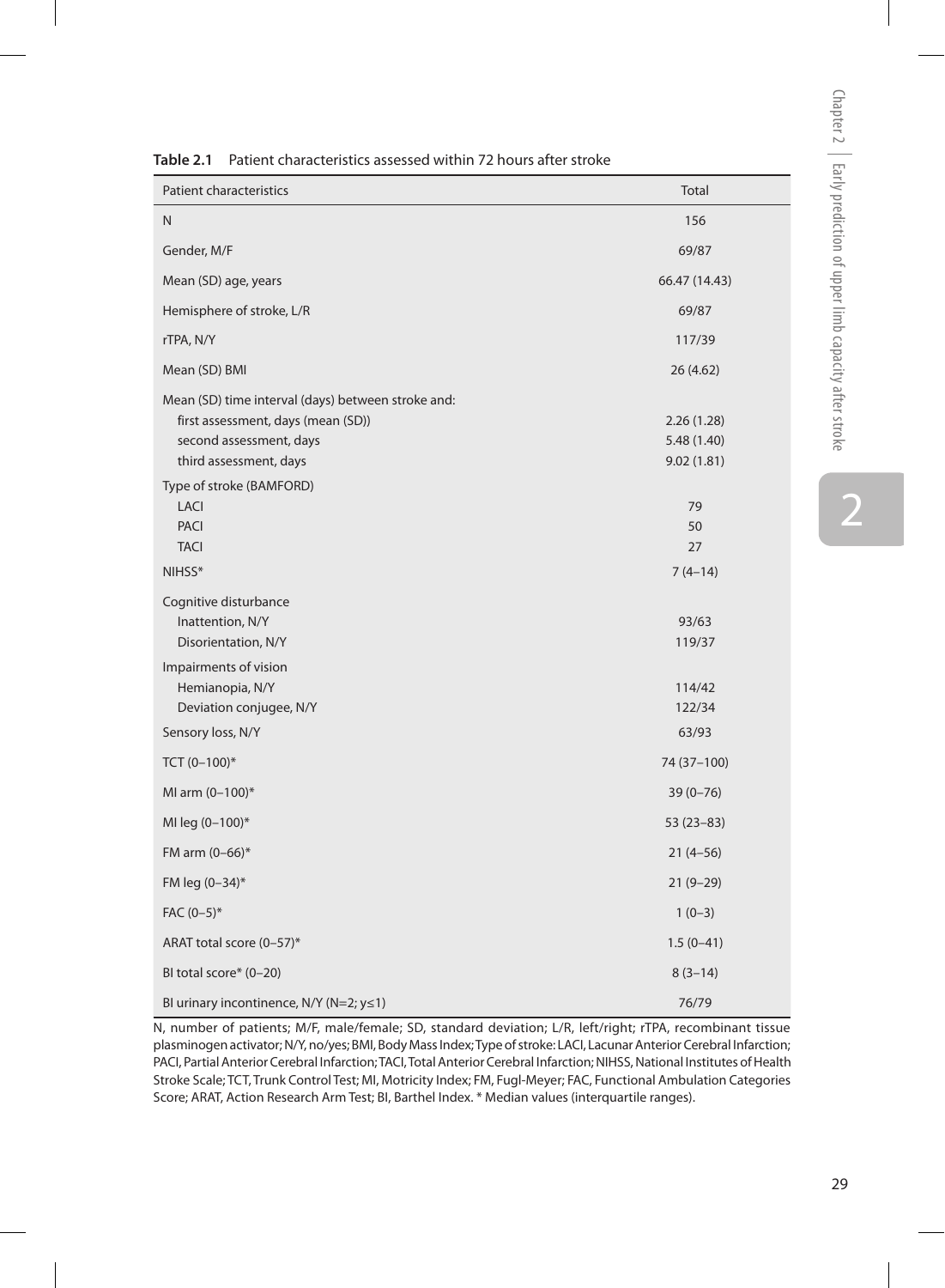|                                                                  |            | $N = 156$      |         |
|------------------------------------------------------------------|------------|----------------|---------|
| Determinant                                                      | Odds ratio | 95% CI         | P-value |
| Gender (M/F)                                                     | 1.58       | $0.79 - 3.15$  | 0.198   |
| Age $(0<70; 1 \ge 70)$                                           | 1.13       | $0.57 - 2.25$  | 0.726   |
| Hemisphere of stroke (L/R)                                       | 0.44       | $0.21 - 0.91$  | 0.027   |
| BAMFORD (0:TACI/PACI; 1:LACI)                                    | 10.56      | $4.31 - 25.85$ | < 0.001 |
| Days between stroke and first assessment                         | 0.98       | $0.75 - 1.28$  | 0.877   |
| rTPA (N/Y)                                                       | 1.73       | $0.81 - 3.73$  | 0.158   |
| CIRS total score $(0\ge 1; 1=0)$                                 | 1.96       | $0.96 - 3.98$  | 0.063   |
| Visual inattention ( $0 \ge 1$ ; 1=0)                            | 7.91       | $3.62 - 17.32$ | < 0.001 |
| Hemianopia $(0\ge 1; 1=0)$                                       | 7.63       | $3.47 - 16.80$ | < 0.001 |
| Deviation conjugee ( $0 \ge 1$ ; 1=0)                            | 9.00       | 3.84-21.05     | < 0.001 |
| Sensory loss (0≥1; 1=0)                                          | 9.15       | 3.36-24.89     | < 0.001 |
| Urinary incontinence $(0<1; 1\geq 1)$                            | 6.41       | $2.81 - 14.59$ | < 0.001 |
| MI shoulder abduction $(0=0; 1\geq 9)$                           | 32.57      | 12.64-83.92    | < 0.001 |
| MI leg (0<25; 1≥25) <sup>10</sup>                                | 15.35      | $6.47 - 36.49$ | < 0.001 |
| FM Shoulder elevation $(0<1; 1\ge 1)$                            | 22.80      | 9.39-55.37     | < 0.001 |
| FM Finger extension (FM, $0<1$ ; $1\geq 1$ )                     | 58.67      | 13.83-257.17   | < 0.001 |
| Sitting balance (TCT item 3, $0 < 25$ ; $1 = 25$ ) <sup>10</sup> | 20.67      | 8.44-50.62     | < 0.001 |

**Table 2.2** Candidate determinants, measured within 72 hours, associated with the return of some dexterity at 6 months after stroke, as determined by logistic regression coefficients

The values between the brackets represent the cut-off scores. M/F, male/female; L/R, left/right; BAMFORD:TACI, Total Anterior Cerebral Infarction; PACI, Partial Anterior Cerebral Infarction; LACI, Lacunar Anterior Cerebral Infarction; rTPA, recombinant tissue plasminogen activator; N/Y, no/yes; CIRS, Cumulative Illness Rating Scale; MI, Motricity Index; FM, Fugl-Meyer; TCT, Trunk Control Test.

0.85–0.92), a specificity of 0.83 (95% CI: 0.72–0.90), a PPV of 0.93 (95 CI%: 0.88–0.96) and an NPV of 0.76 (95% CI: 0.67–0.83). Sixty percent of the patients with some voluntary finger extension (N=82) reached the maximum ARAT score of 57 points, while 48% of the patients who were able to abduct the paretic shoulder (N=104) reached the maximum ARAT score. Thirty-four percent of all 156 patients reached a score of 57 points on the ARAT.

Retesting the multivariate model for days 5 and 9 showed that the probability remained 0.98 for those patients able to extent their fingers and abduct their shoulders and declined to 0.14 for those who failed to satisfy either of these criteria. Two-way contingency table analysis showed a sensitivity of 0.95 (95% CI: 0.91– 0.97), specificity of 0.83 (95% CI: 0.74–0.89), PPV of 0.93 (95 CI%: 0.89–0.95) and NPV 0.86 (95% CI: 0.77–0.93) for both days.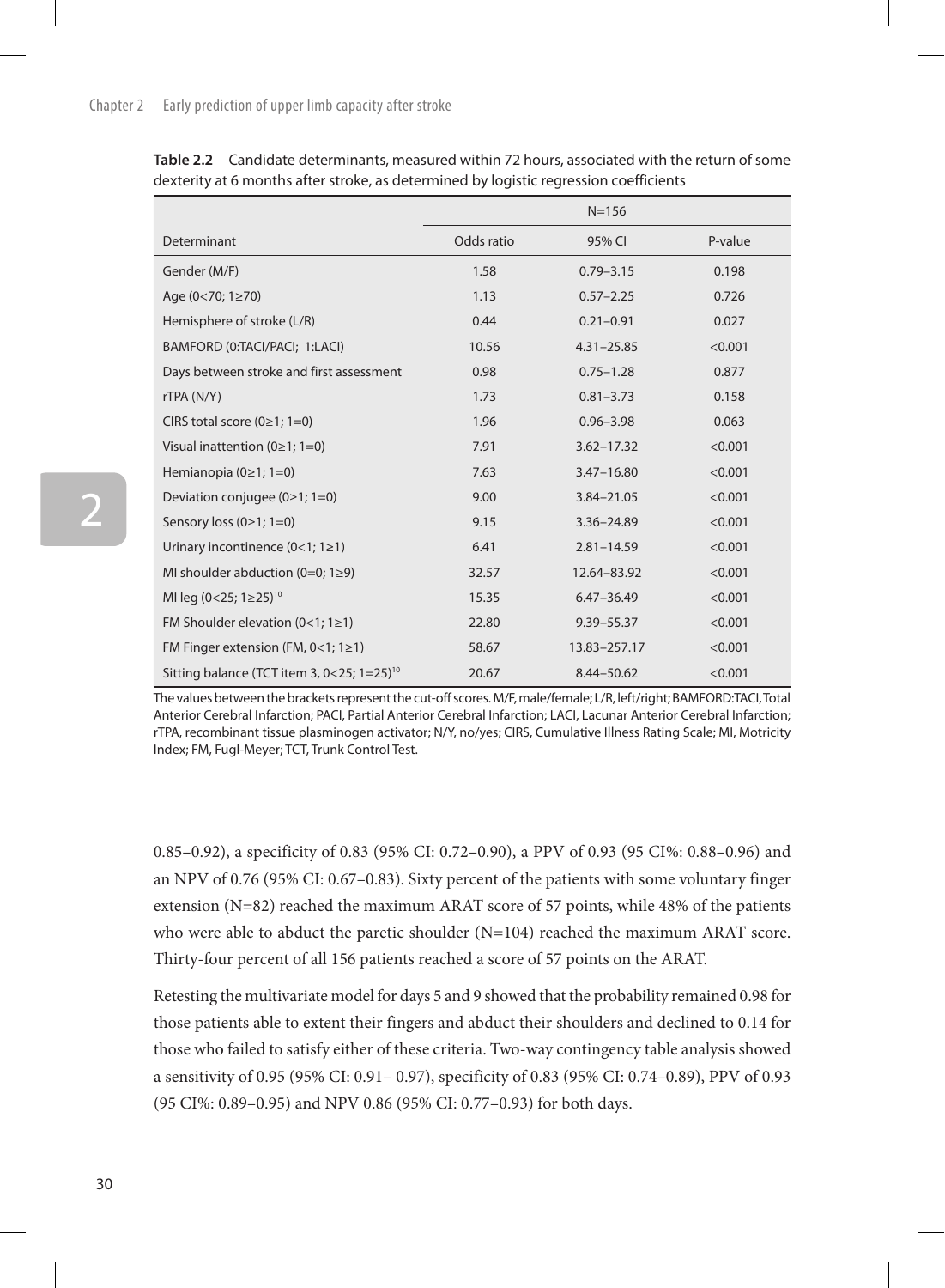|                                         | J                        |                                                                                                     |                          |                                                       |                      |                     |             |
|-----------------------------------------|--------------------------|-----------------------------------------------------------------------------------------------------|--------------------------|-------------------------------------------------------|----------------------|---------------------|-------------|
|                                         |                          |                                                                                                     |                          | ARAT 210 at 6 months                                  |                      |                     |             |
|                                         | extension<br>Finger      | abduction<br>Shoulder                                                                               | True negatives<br>$\geq$ | False negatives<br>z                                  | False positives<br>z | True positives<br>z | Probability |
| Model for day 2                         |                          |                                                                                                     |                          | $P = 1 / (1 + 1 * (eXp^{-1.119+2.807*EE+2.149*5A)}))$ |                      |                     |             |
|                                         | FE ≥1<br>FM              | $M$ SA $\geq$ 9                                                                                     |                          |                                                       |                      |                     |             |
|                                         | $^{+}$                   | $^{+}$                                                                                              | 38                       | $\overline{12}$                                       | $\infty$             | 98                  | 0.98        |
|                                         | $\overline{+}$           |                                                                                                     |                          |                                                       |                      |                     | 0.89        |
|                                         | $\mathbf{I}$             | $^{+}$                                                                                              |                          |                                                       |                      |                     | 0.71        |
|                                         | $\mathbf{I}$             |                                                                                                     |                          |                                                       |                      |                     | 0.25        |
|                                         |                          |                                                                                                     |                          |                                                       |                      |                     |             |
| Model for day 5                         |                          |                                                                                                     |                          | $P = 1 / (1 + 1 * (exp-1.874+3.070*EF+3.075*SM))$     |                      |                     |             |
|                                         | $FE \geq 1$<br>FM        | $MISA \geq 9$                                                                                       |                          |                                                       |                      |                     |             |
|                                         | $\ddot{}$                | $^{+}$                                                                                              | 38                       | 9                                                     | $\infty$             | 104                 | 0.98        |
|                                         | $\overline{+}$           | ı                                                                                                   |                          |                                                       |                      |                     | 0.78        |
|                                         | ı                        | $^{+}$                                                                                              |                          |                                                       |                      |                     | 0.78        |
|                                         | $\mathbf{I}$             |                                                                                                     |                          |                                                       |                      |                     | 0.14        |
| Model for day 9                         |                          |                                                                                                     |                          | $P = 1 / (1 + 1 * (eXp^{-1.1815+3.224*FE+2.449*SA}))$ |                      |                     |             |
|                                         | FE ≥1<br>FM              | $MISA \geq 9$                                                                                       |                          |                                                       |                      |                     |             |
|                                         |                          | $^{+}$                                                                                              | 38                       | $\circ$                                               | $\infty$             | 104                 | 0.98        |
|                                         |                          |                                                                                                     |                          |                                                       |                      |                     | 0.80        |
|                                         | I                        | $^{+}$                                                                                              |                          |                                                       |                      |                     | 0.65        |
|                                         | $\overline{\phantom{a}}$ |                                                                                                     |                          |                                                       |                      |                     | 0.14        |
| $M \nightharpoonup M$ More EE Eindicate |                          | codifficion complication of the light codiffication of the light codiffication of the light codific |                          |                                                       |                      |                     |             |

Table 2.3 Probabilities of achieving some dexterity at 6 months after stroke, N=156 **Table 2.3** Probabilities of achieving some dexterity at 6 months after stroke, N=156

FM, Fugl-Meyer; FE, Finger extension; Motricity Index; SA, Shoulder abduction. FM, Fugl-Meyer; FE, Finger extension; MI, Motricity Index; SA, Shoulder abduction.

Chapter 2 | Early prediction of upper limb capacity after stroke Chapter 2  $\; \mid \;$  Early prediction of upper limb capacity after stroke

 $\overline{a}$ 

2<br>31  $31$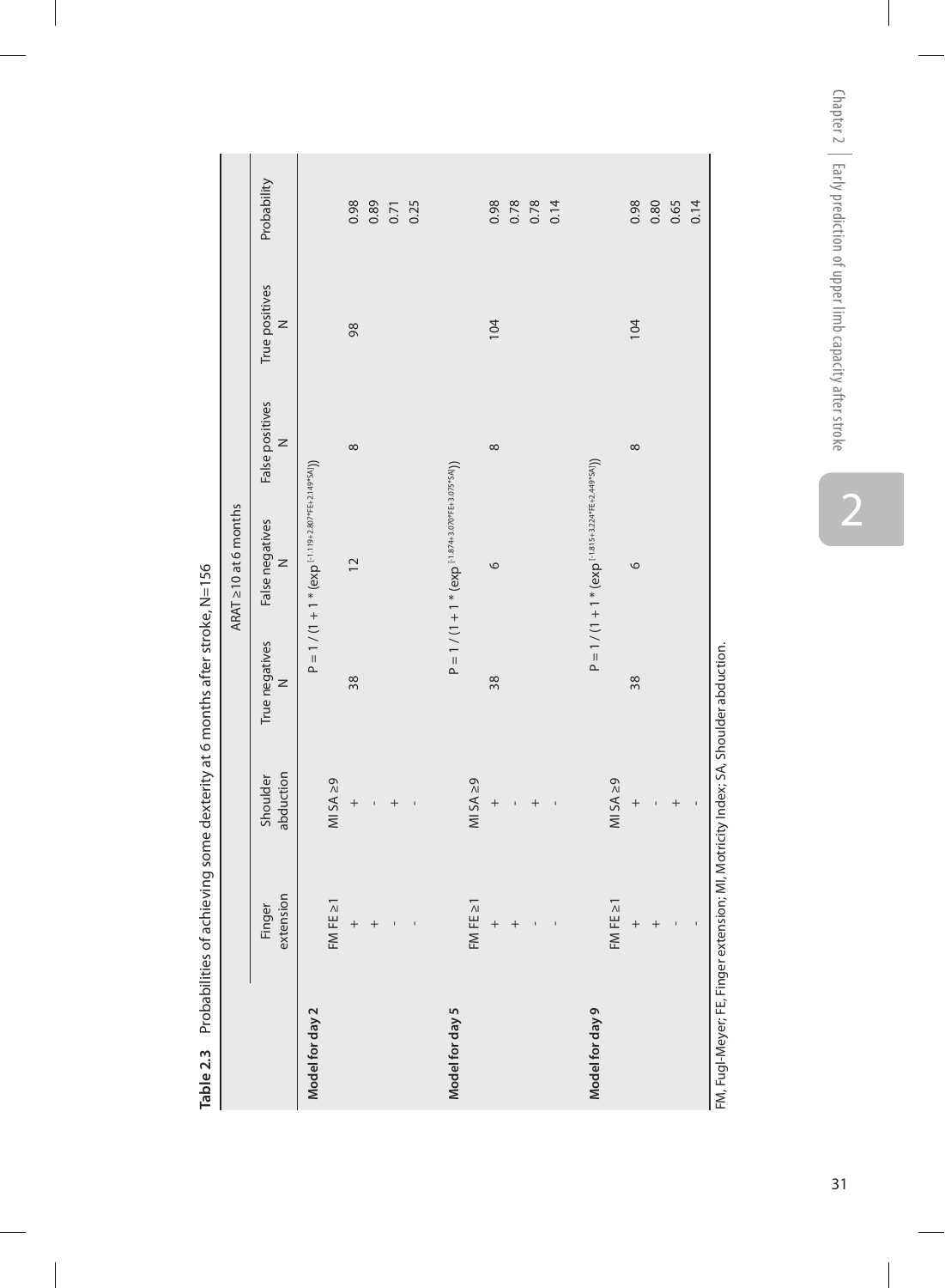## **DISCUSSION**

The present study is the first prospective cohort study to show that accurate prediction of upper limb capacity is possible within 72 hours after stroke by using two simple clinical tests, i.e., finger extension and shoulder abduction. Those patients with some finger extension and shoulder abduction on day 2 after stroke onset had a 98% probability of achieving some dexterity at 6 months. In contrast, patients who failed to show this voluntary motor control had a probability of 25%. It is also remarkable that 60% of the patients with some finger extension within 72 hours had regained full recovery of upper limb capacity according to the ARAT at 6 months. This finding confirms the substantial predictive value of finger extension as a positive sign for a favorable outcome for the upper paretic limb in the acute phase after stroke. Retesting the model on days 5 and 9 showed that the probability of regaining dexterity remained 98% for those with some finger extension and shoulder abduction, whereas the probability decreased from 25% to 14% for those without this voluntary control.

Although the present study did focus on the early time window of stroke recovery, our findings build on results of previous prospective studies, which started beyond the first week post stroke.7-10 For example, Smania and colleagues showed in a sample of 48 stroke patients that active finger extension at day 7 post stroke is an early, valid indicator of a favorable prognosis in terms of upper limb outcome, measured with the Nine Hole Peg Test, the FM-arm and the MI-arm.7 Katrak et al. reported that initial shoulder abduction, measured an average of 11 days after stroke, is an early predictor of good hand function at 1 and 2 months after stroke.<sup>8</sup> Our results validate the value of assessing shoulder abduction and finger extension as early favorable indicators for some return of dexterity at 6 months post stroke.

The preservation of voluntary finger extension may reflect the need for some fibres of the corticospinal tract system in the affected hemisphere to remain intact, to control distal arm and hand muscles,  $25, 26$  assuming that the hand lacks bilateral innervation from both hemispheres.<sup>27</sup> To date Transcranial Magnetic Stimulation (TMS)<sup>25, 28</sup> and Diffusion Tensor Imaging (DTI)<sup>25, 29</sup> studies further underpin this hypothesis. For example van Kuijk and colleagues showed that in patients with an initial paralysis of the upper limb the presence or absence of a motor evoked potential in the abductor digiti minimi measured with TMS at the end of the first week post stroke is highly predictive for final outcome of dexterity at 6 months.<sup>28</sup> However, the presence or absence of a motor evoked potential in the abductor digiti minimi has similar predictive values when compared to clinical assessment alone.<sup>28</sup> The present study suggests that TMS measurements should investigate the predictive validity of motor evoked potentials of finger extensors rather than finger flexors or the abductor digiti minimi alone.<sup>30</sup>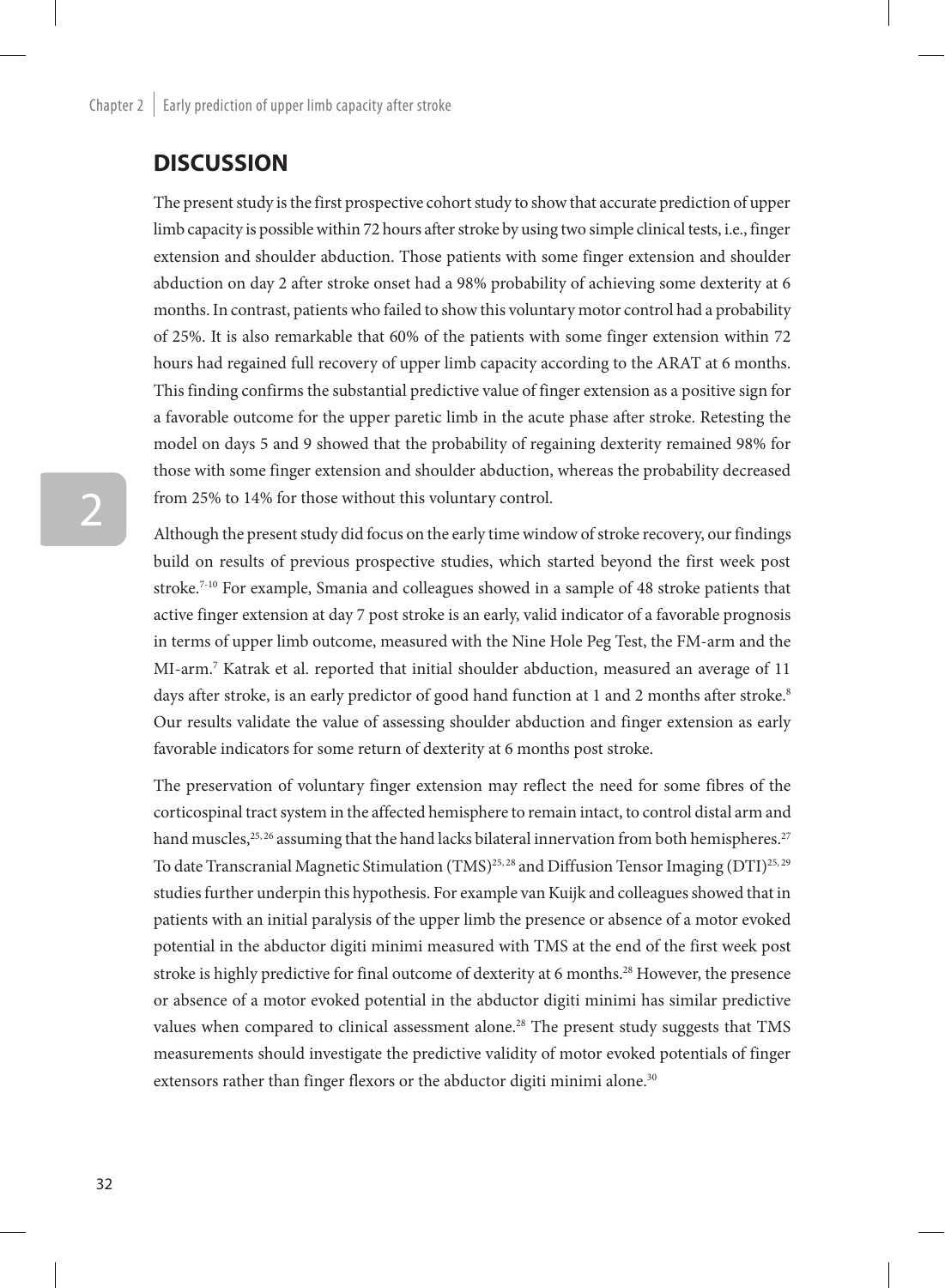The presence of shoulder abduction as a determinant for upper limb capacity may reflect the intra limb neural coupling between proximal and distal segments in motor control. As early as 1916, Souques observed that elevation of the affected arm frequently caused the paralysed finger to extend.<sup>31</sup> A recent study has shown that distal elbow joint control is dependent on shoulder abduction.<sup>32</sup> Obviously, the strength of shoulder abduction affects the elbow-flexion torque and with that the reaching range of motion (work area) in patients with stroke.<sup>30</sup>

With respect to the second aim of the present study, to explore the biological relationship of the proposed clinical determinants with spontaneous neurological recovery, the presented findings show that the probability of regaining some dexterity after 6 months fell from 25% to 14% in the first 9 days for those without finger extension and shoulder abduction. This may reflect the gradual decline of uncertainty as a result of time-dependent spontaneous processes such as decrease of cerebral shock or diaschisis.33, 34 In contrast, for those patients with some finger extension and shoulder abduction the probability of regaining dexterity remained 98%. This latter finding suggests that the viability of the corticospinal tract system is almost entirely defined within the first days post stroke in terms of achieving dexterity at 6 months. However, it is important to note that these findings do not suggest that no changes in upper limb capacity occur beyond 9 days, but rather that the final outcome of dexterity is almost fully defined within this critical time window in this cohort with mild to moderate impairments. In order to improve our understanding of mechanisms that may underlie recovery, future prospective studies should longitudinally combine clinical and non-invasive neurophysiologic assessments such as TMS and fMRI in an intensive early started repeated measurement design post stroke.30

For clinical practice, the findings of the present study might improve early stroke management decisions like discharge and multidisciplinary intervention planning at (sub)acute stroke units. As a consequence, subsequent multidisciplinary rehabilitation services may be optimized in line with the probability for regaining some dexterity, in particular acknowledging that many evidence based therapies for the upper paretic limb, including CIMT, require some return of voluntary wrist and finger extension.<sup>6, 35</sup> The findings of a recent study by Smania and colleagues strengthen this suggestion by also showing the predictive validity of finger extension and shoulder abduction at day 7 for daily life autonomy.

In interpreting the findings of the present study, some limitations should be noted. In accordance with the stroke guidelines,<sup>5</sup> we included only medically stable patients with first ever, ischemic strokes in one of the hemispheres. As a consequence patients with a mild to moderate stroke, who were able to communicate and understand were included in the present study. This might limit the generalization of the present findings to other patients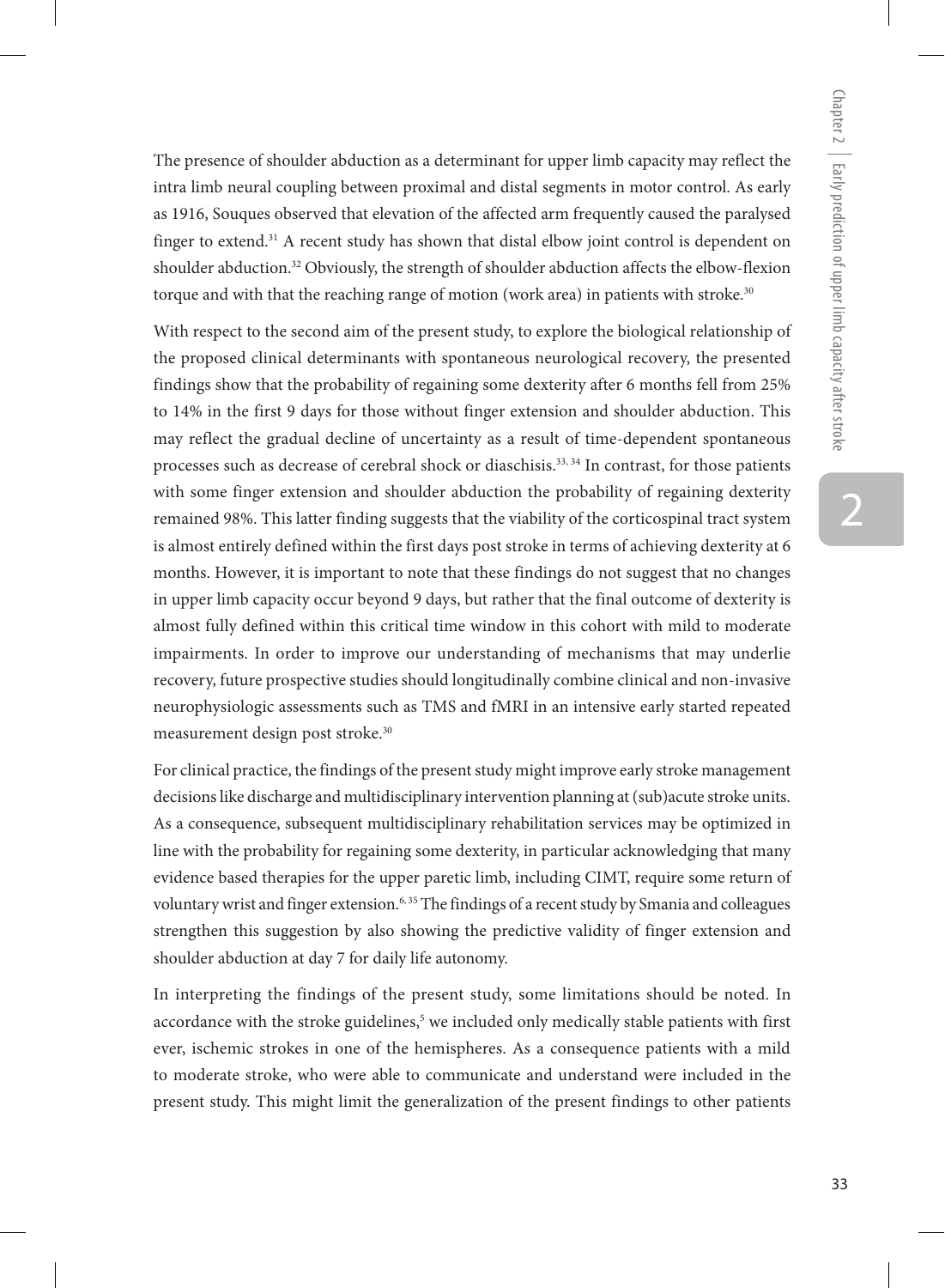with problems like dysphasia, confusion or reduced consciousness. However, having an early prognosis is most relevant for an appropriate discharge treatment policy from a hospital stroke unit for the cohort we selected.

## **Acknowledgements**

We thank all EPOS assessors in the stroke units of the participating university centers and local hospitals (AMC Amsterdam; Erasmus MC Rotterdam; LUMC Leiden; UMC Sint Radboud; UMC Utrecht; VUmc Amsterdam; Amphia Hospital Breda; Diaconessen Hospital Leiden; Franciscus Hospital Roosendaal) and in the affiliated nursing homes (i.e. St. Jacob, Zonnehuis and Cordaan/Berkenstede in Amsterdam, Laurens Antonius Binnenweg and Reumaverpleeghuis in Rotterdam, Albert van Koningsbruggen in Utrecht and Wiekendaal in Roosendaal) for performing the measurements. We also want to thank the patients who participated in the study. Finally we thank J. de Vries and A. Jansen, students at Hogeschool Amsterdam, for their contribution to the data management.

#### *EPOS Investigators*

*Executive committee:* G. Kwakkel (PhD), principal investigator, department rehabilitation medicine, VU University Hospital Medical Center, Amsterdam, and *co-principal investigator*  B.C. Harmeling-van der Wel, department rehabilitation medicine and physical therapy, Erasmus MC University Medical Center Rotterdam. *Steering committee and data management:* J.M. Veerbeek and R.H.M Nijland, department rehabilitation medicine, VU University Hospital Medical Centre, Amsterdam. *Revision of the manuscript:* E.E.E. van Wegen (PhD), department rehabilitation medicine, VU University Hospital Medical Centre, Amsterdam. *Monitoring board:* M.A. van der Beek, UMC Utrecht; W.A.M. Cornelissen, AMC Amsterdam; A.A.G. Goos, Franciscus Hospital, Roosendaal; C.S. Steeg, UMC Sint Radboud, Nijmegen; J.M. Timmermans, LUMC, Leiden; R. Tichelaar, Amphia Hospital, Breda.

#### *Funding/support*

This study was part of the EPOS research project funded by the 'Wetenschappelijk College Fysiotherapie' (WCF: number 33368) of the Royal Dutch Society for Physical Therapy (KNGF), the Netherlands. This part of the EPOS project is co-financed by ZON-MW (grant no: 89000001) as a part of the EXPLICIT-stroke programme (www.explicit-stroke.nl).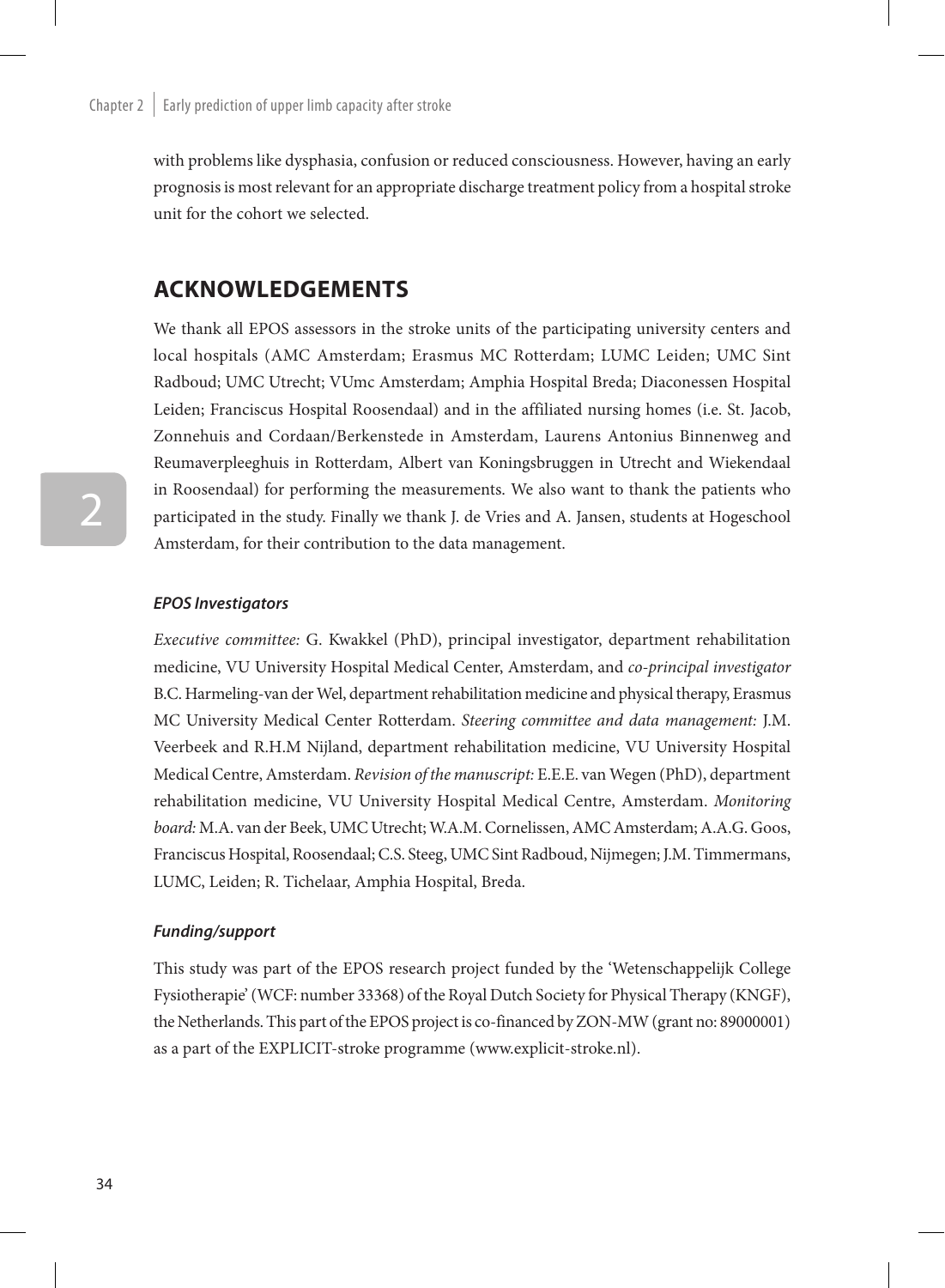## **REFERENCES**

- (1) Sunderland A, Fletcher D, Bradley L, Tinson D, Hewer RL, Wade DT. Enhanced physical therapy for arm function after stroke: a one year follow up study. *J Neurol Neurosurg Psychiatry* 1994 July;57(7):856-8.
- (2) Wade DT, Langton-Hewer R, Wood VA, Skilbeck CE, Ismail HM. The hemiplegic arm after stroke: measurement and recovery. *J Neurol Neurosurg Psychiatry* 1983 June;46(6):521-4.
- (3) Nakayama H, Jorgensen HS, Raaschou HO, Olsen TS. Recovery of upper extremity function in stroke patients: the Copenhagen Stroke Study. *Arch Phys Med Rehabil* 1994 April;75(4):394-8.
- (4) Summers D, Leonard A, Wentworth D, Saver JL, Simpson J, Spilker JA, Hock N, Miller E, Mitchell PH. Comprehensive Overview of Nursing and Interdisciplinary Care of the Acute Ischemic Stroke Patient. A Scientific Statement From the American Heart Association. *Stroke* 2009 August; 40(8):2911-44.
- (5) Duncan PW, Zorowitz R, Bates B, Choi JY, Glasberg JJ, Graham GD, Katz RC, Lamberty K, Reker D. Management of Adult Stroke Rehabilitation Care: a clinical practice guideline. *Stroke* 2005 September;36(9):e100-e143.
- (6) Fritz SL, Light KE, Patterson TS, Behrman AL, Davis SB. Active finger extension predicts outcomes after constraint-induced movement therapy for individuals with hemiparesis after stroke. *Stroke* 2005 June;36(6):1172-7.
- (7) Smania N, Paolucci S, Tinazzi M, Borghero A, Manganotti P, Fiaschi A, Moretto G, Bovi P, Gambarin M. Active finger extension: a simple movement predicting recovery of arm function in patients with acute stroke. *Stroke* 2007 March;38(3):1088-90.
- (8) Katrak P, Bowring G, Conroy P, Chilvers M, Poulos R, McNeil D. Predicting upper limb recovery after stroke: the place of early shoulder and hand movement. *Arch Phys Med Rehabil* 1998 July;79(7):758- 61.
- (9) Beebe JA, Lang CE. Active range of motion predicts upper extremity function 3 months after stroke. *Stroke* 2009 May;40(5):1772-9.
- (10) Kwakkel G, Kollen BJ, van der Grond J, Prevo AJH. Probability of regaining dexterity in the flaccid upper limb: impact of severity of paresis and time since onset in acute stroke. *Stroke* 2003 September;34(9):2181-6.
- (11) Kwakkel G, Kollen B. Predicting improvement in the upper paretic limb after stroke: a longitudinal prospective study. *Restor Neurol Neurosci* 2007;25(5-6):453-60.
- (12) Kwakkel G, Kollen B, Twisk J. Impact of time on improvement of outcome after stroke. *Stroke* 2006 September;37(9):2348-53.
- (13) Lyle RC. A performance test for assessment of upper limb function in physical rehabilitation treatment and research. *Int J Rehabil Res* 1981;4(4):483-92.
- (14) van der Lee JH, De G, V, Beckerman H, Wagenaar RC, Lankhorst GJ, Bouter LM. The intra- and interrater reliability of the action research arm test: a practical test of upper extremity function in patients with stroke. *Arch Phys Med Rehabil* 2001 January;82(1):14-9.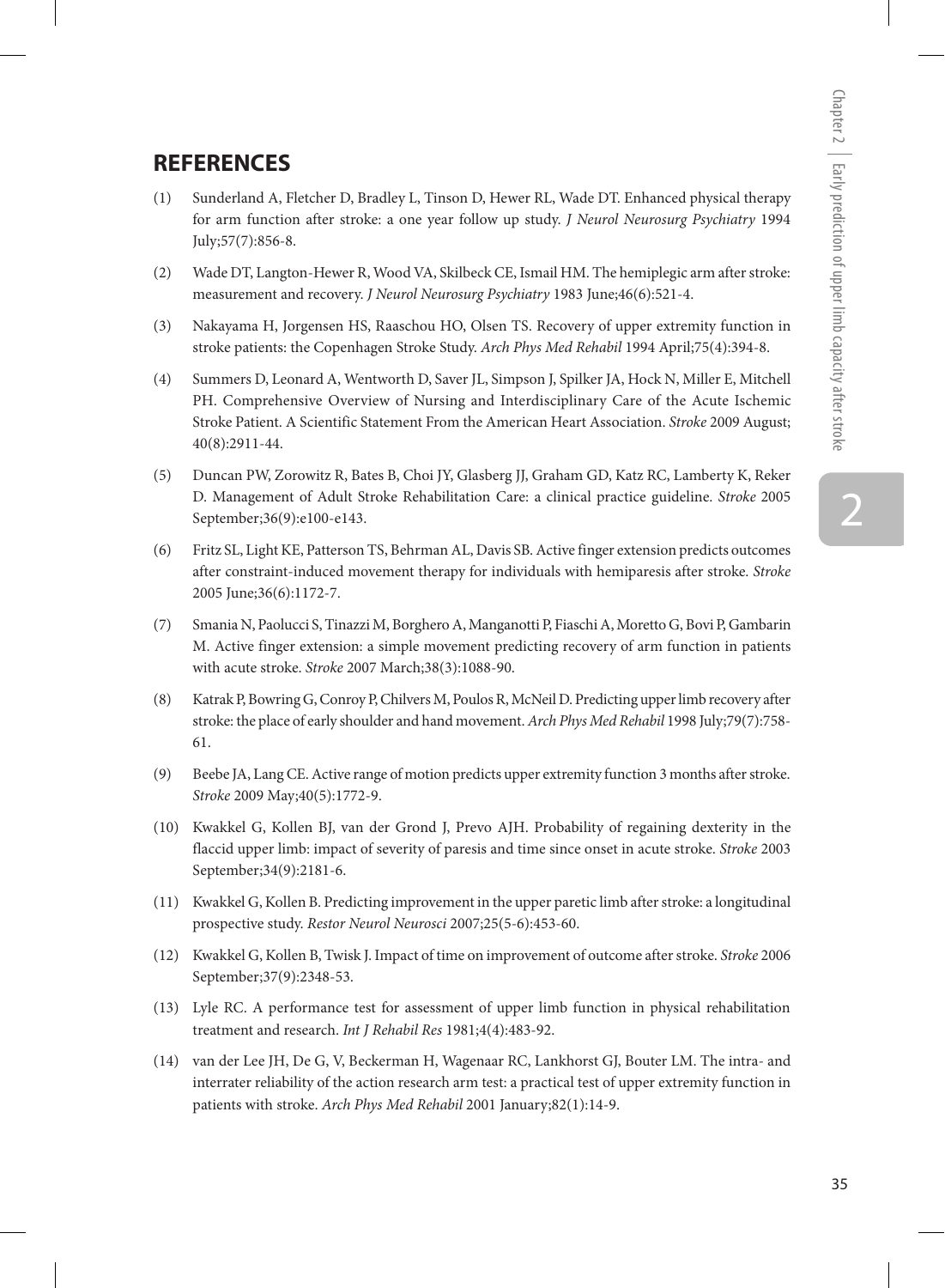- (15) Yozbatiran N, Der-Yeghiaian L, Cramer SC. A standardized approach to performing the action research arm test. *Neurorehabil Neural Repair* 2008 January;22(1):78-90.
- (16) Quinn TJ, Paolucci S, Sivenius J, Walker MF, Toni D, Lees KR. Evidence-based stroke r-ehabilitation: an expanded guidance document from the european stroke organisation (ESO) guidelines for management of ischaemic stroke and transient ischaemic attack 2008. *J Rehabil Med* 2009 February;41(2):99-111.
- (17) Hatano S. Experience from a multicentre stroke register: a preliminary report. *Bull World Health Organ* 1976;54(5):541-53.
- (18) Bamford J, Sandercock P, Dennis M, Burn J, Warlow C. Classification and natural history of clinically identifiable subtypes of cerebral infarction. *Lancet* 1991 June 22;337(8756):1521-6.
- (19) de Groot V, Beckerman H, Lankhorst GJ, Bouter LM. How to measure comorbidity. a critical review of available methods. *J Clin Epidemiol* 2003 March;56(3):221-9.
- (20) Brott T, Adams HP, Jr., Olinger CP, Marler JR, Barsan WG, Biller J, Spilker J, Holleran R, Eberle R, Hertzberg V, . Measurements of acute cerebral infarction: a clinical examination scale. *Stroke* 1989 July;20(7):864-70.
- (21) Collin C, Wade DT, Davies S, Horne V. The Barthel ADL Index: a reliability study. *Int Disabil Stud*  1988;10(2):61-3.
- (22) Collin C, Wade D. Assessing motor impairment after stroke: a pilot reliability study. *J Neurol Neurosurg Psychiatry* 1990 July;53(7):576-9.
- (23) Sanford J, Moreland J, Swanson LR, Stratford PW, Gowland C. Reliability of the Fugl-Meyer assessment for testing motor performance in patients following stroke. *Phys Ther* 1993 July; 73(7):447-54.
- (24) Franchignoni FP, Tesio L, Ricupero C, Martino MT. Trunk control test as an early predictor of stroke rehabilitation outcome. *Stroke* 1997 July;28(7):1382-5.
- (25) Stinear CM, Barber PA, Smale PR, Coxon JP, Fleming MK, Byblow WD. Functional potential in chronic stroke patients depends on corticospinal tract integrity. *Brain* 2007 January;130(Pt 1):170- 80.
- (26) Ward NS, Newton JM, Swayne OB, Lee L, Thompson AJ, Greenwood RJ, Rothwell JC, Frackowiak RS. Motor system activation after subcortical stroke depends on corticospinal system integrity. *Brain* 2006 March;129(Pt 3):809-19.
- (27) Morecraft RJ, Herrick JL, Stilwell-Morecraft KS, Louie JL, Schroeder CM, Ottenbacher JG, Schoolfield MW. Localization of arm representation in the corona radiata and internal capsule in the non-human primate. *Brain* 2002 January;125(Pt 1):176-98.
- (28) van Kuijk AA, Pasman JW, Hendricks HT, Zwarts MJ, Geurts AC. Predicting hand motor recovery in severe stroke: the role of motor evoked potentials in relation to early clinical assessment. *Neurorehabil Neural Repair* 2009 January;23(1):45-51.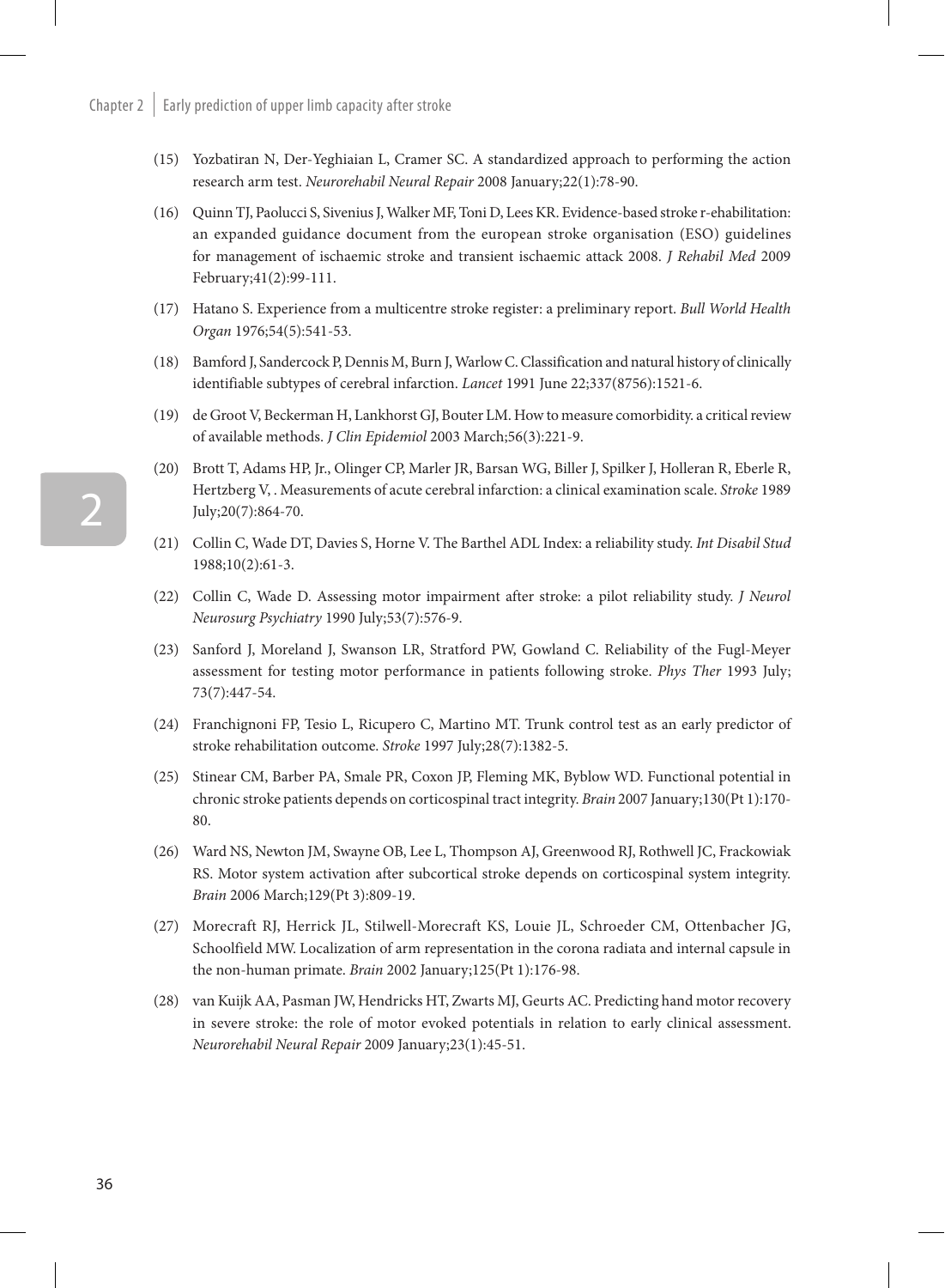- (29) Cho SH, Kim DG, Kim DS, Kim YH, Lee CH, Jang SH. Motor outcome according to the integrity of the corticospinal tract determined by diffusion tensor tractography in the early stage of corona radiata infarct. *Neurosci Lett* 2007 October 16;426(2):123-7.
- (30) Kwakkel G, Meskers CG, van Wegen EE, Lankhorst GJ, Geurts AC, van Kuijk AA, Lindeman E, Visser-Meily A, de VE, Arendzen JH. Impact of early applied upper limb stimulation: the EXPLICITstroke programme design. *BMC Neurol* 2008;8:49.
- (31) Brunnstrom S. *Movement therapy in hemiplegia: a neurophysiological approach*. New York: Harper and Row; 1970.
- (32) Ellis MD, Sukal-Moulton T, Dewald JP. Progressive shoulder abduction loading is a crucial element of arm rehabilitation in chronic stroke. *Neurorehabil Neural Repair* 2009 October;23(8):862-9.
- (33) Kwakkel G, Kollen B, Lindeman E. Understanding the pattern of functional recovery after stroke: facts and theories. *Restor Neurol Neurosci* 2004;22(3-5):281-99.
- (34) Feeney DM, Baron JC. Diaschisis. *Stroke* 1986 September;17(5):817-30.
- (35) Wolf SL, Winstein CJ, Miller JP, Taub E, Uswatte G, Morris D, Giuliani C, Light KE, Nichols-Larsen D. Effect of constraint-induced movement therapy on upper extremity function 3 to 9 months after stroke: the EXCITE randomized clinical trial. *JAMA* 2006 November 1;296(17):2095-104.